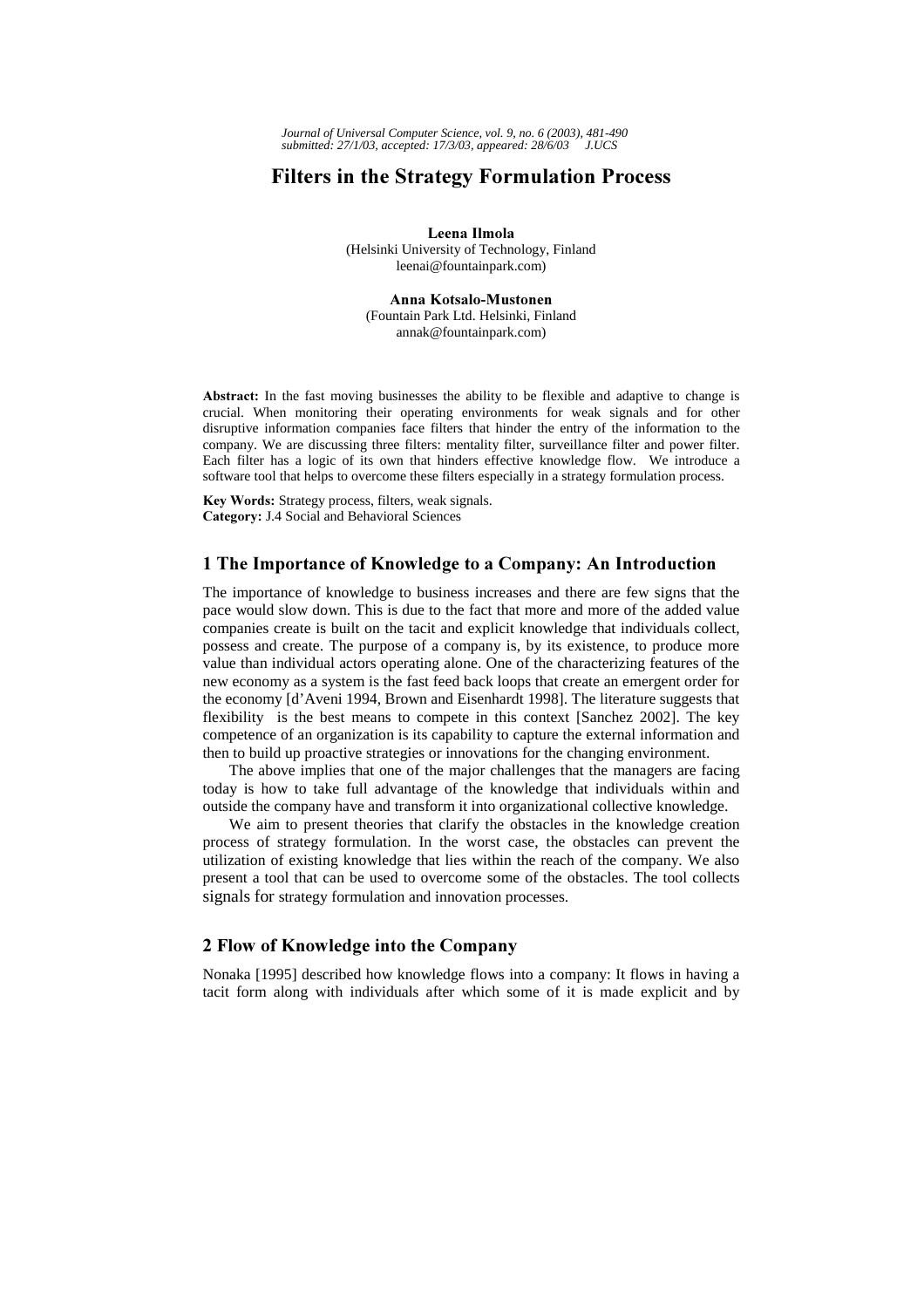explication it becomes an organizational explicit knowledge asset. Organizational knowledge becomes a true competitive asset only when it runs through a strong sensemaking process [Weick 2001] and it takes a tacit form in the interactive process and it is embedded into the structures of the company and its ways of operation. This applies to all knowledge entering the company. External stimuli entering the sensemaking process creates the potential for the change stimulus and this way the nature of the sensemaking process will have a strong impact on organization's flexibility. The effects of success or failure in the knowledge flow process are most meaningful to the strategy formulation and thus to the success of an organization [Sanchez 2002].

## 3 Obstacles for Acquiring Filter-Free Knowledge

Sensemaking includes both explicit and implicit mental processes of scanning, framing, interpreting, and constructing a concept of the situation at hand. Sensemaking, that precedes decision-making, plays a significant role in defining the scope of forthcoming decisions [Woodside 2001].

The theoretical frame we are following here is from Karl Weick [1995, 2001]. It provides us with seven properties of sensemaking; identity, retrospective nature of sensemaking, enactive of sensible environments, social process, ongoing nature, focus on extracted cues and driven by plausibility. The core of sensemaking is the continuous process of redefinition of identity. The organizational identity defines which stimuli are extracted as a cue for a sensemaking process. Ability to extract cues from external stimuli is better if the participants in the strategy process have various identities.

According to Weick action is a precondition for sensemaking. The choice of the stimulus affects the choice of what action means and both choices are heavily dependent on the situational context. Extracted cues are simple, familiar structures that are the seed from which people develop a larger sense. Cues are context dependent but they need a reference from our earlier experience. Context defines which stimulus is extracted as a cue and then context affects how the extracted cue is interpreted. So we create meanings looking back to our memories and synthesize the action to all the other meanings we have. The meanings we create are path dependent, as individuals interact with their environments and build cognitive frameworks. [Abelson 1976, Fiske &Taylor 1991, Bogner and Barr 2000].

The conscious cognitive processing of external stimulus takes place if the cue can interrupt the ongoing process. There are two basic types of interruption that trigger sensemaking and cognitive change: new event is not expected (unusual, novel) or something expected does not happen (discrepancy in actions). This creates ambiguity in organization. Ambiguity requires attention and sensemaking process begins. The objective of this process is to reduce the tension that uncertainty creates.

Strategy process is a specific type of sensemaking process that the organization runs. It is one of the few frequent and standardized external cue-capturing processes (other examples are customer surveys etc.). Successful sensemaking process produces a corporate strategy that is a strong-shared cognitive scheme [Hendry 2000] that defines the scope of organization's actions. Strategic decisions represent a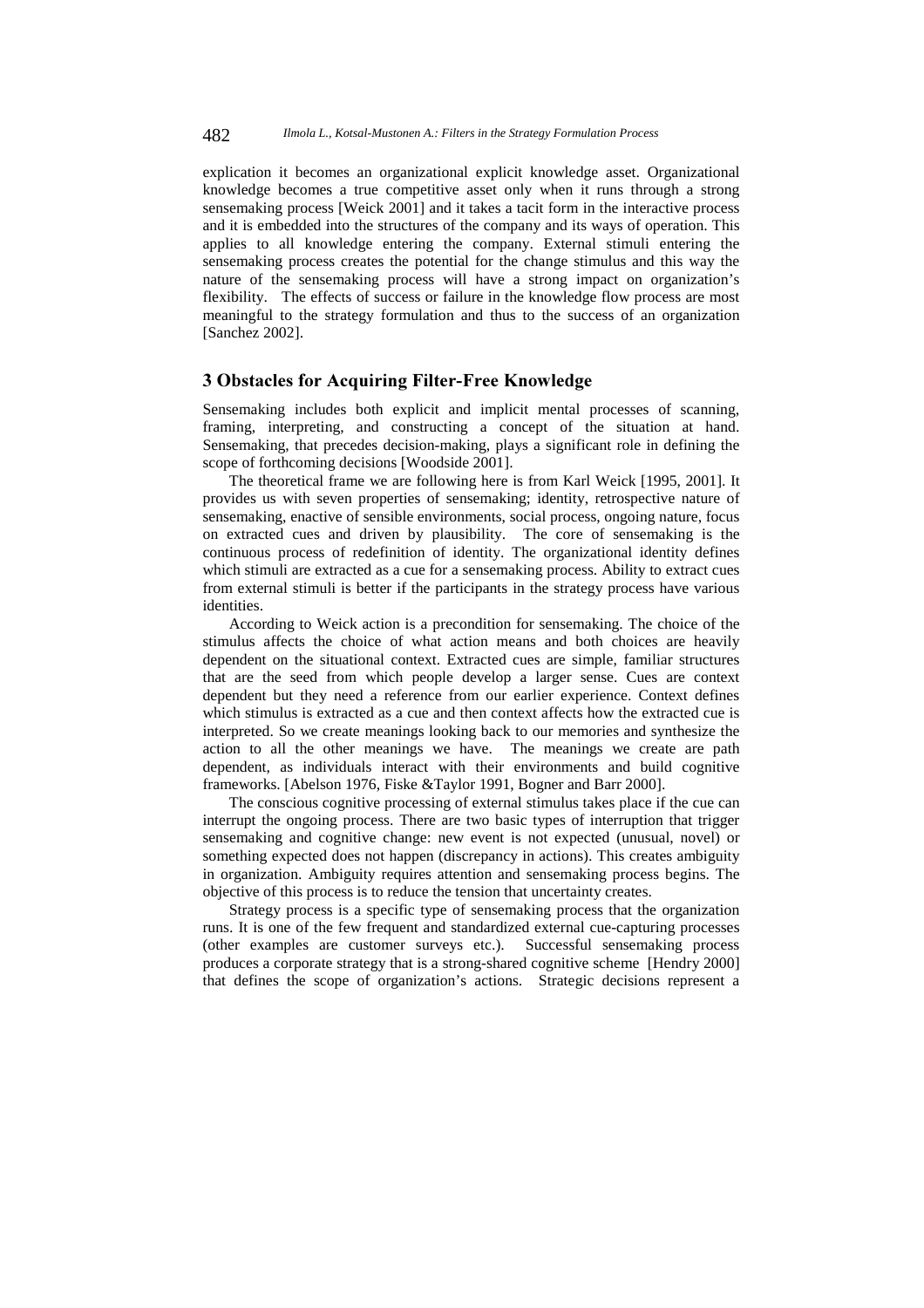response to managers' needs to structure their perceived environment [Hendry 2000, Weick 1995, Laroche 1995] and reduce its complexity [Ansoff 1984].

To gain competitive advantage, a company requires novel knowledge and its refinement for proactive action [Juvenel 1967:1, Bell 1987, Ansoff 1984 p. 22]. In the strategy process, we define objectives for the vision building process and choose the way it is to be run. The choices of objectives, methods and quality of the participants have several implications on sensemaking process.



Power filter

Figure 1: Filters of information [Ansoff 1984]

One potential way to analyze the prerequisites or hindrances of this information flow is the framework of Igor Ansoff [1984]. He described for the first time the barriers that the novel information in an environment has to pass in the strategy process. He states that all environmental surveillance and analysis techniques can be viewed as filters through which information must pass on its way, to have an impact on the firms operations. Ansoff classified these filters into three different classes: surveillance, mentality and power filters. [See Fig. 1]

The surveillance filter defines the field of observation. It is the first of the obstacles the novel information meets. To be efficient, the sensemaking process has to be focused and the focus is usually based on previous experiences. We observe our current market and pay attention to those features that have succeeded in disturbing our processes before [Weick 2001]. If the objective is to increase the organization's flexibility, this orientation is not beneficial, because at their early stages [Ansoff 1984] the discontinuities of the operating environment seldom appear in the traditional market, but come from other fields. The current surveillance system may filter out appropriate data. The management has a capability to observe only those issues that they have observed before. In turbulent environments, extrapolative systems filter out important discontinuity information [Ansoff 1984].

How to open the surveillance filter? The diversity of participants of observation processes is an obvious way to open the surveillance filter. Participants' identities,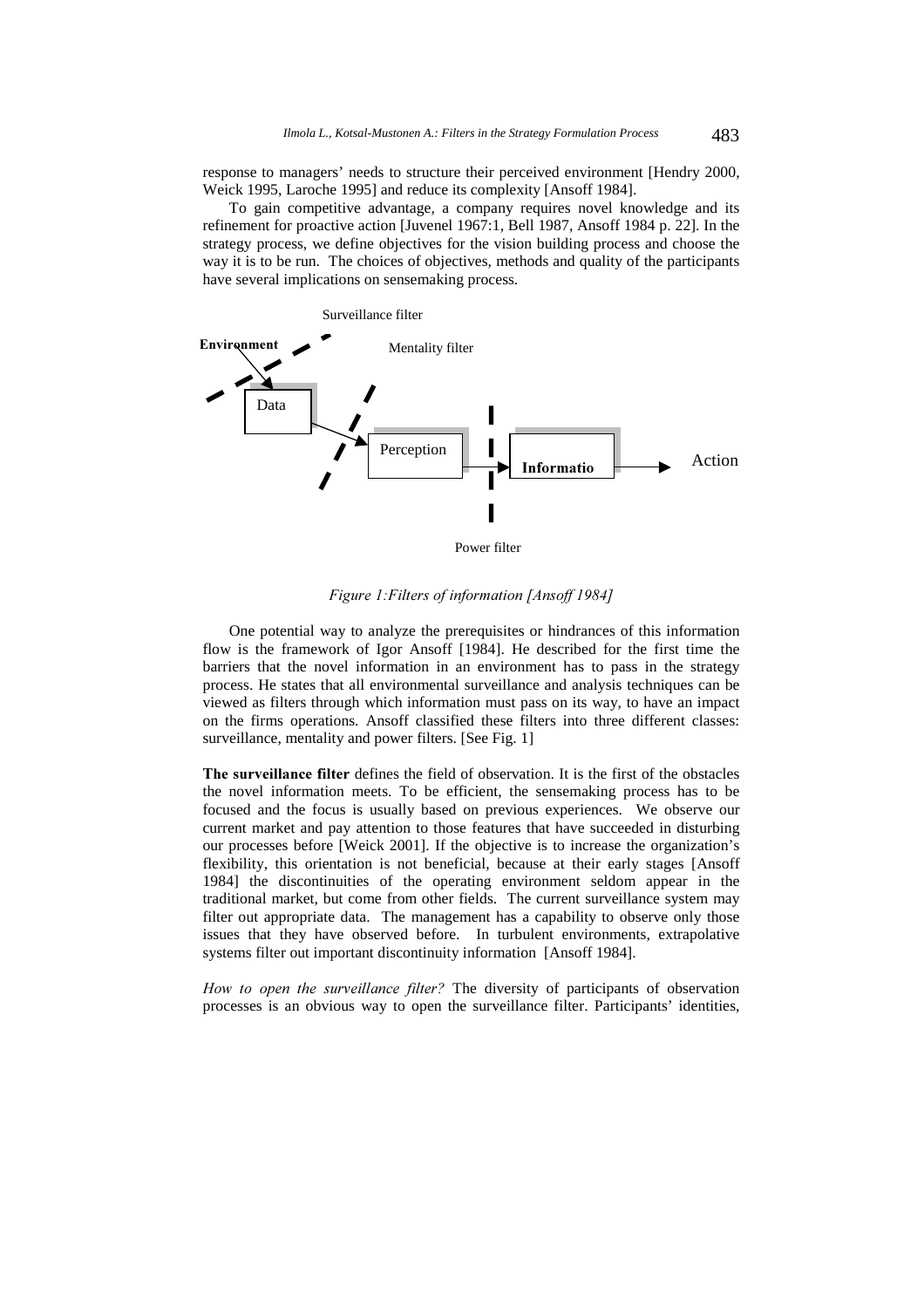roles and differences in their value orientations have a strong effect on their scope of observation [Weick 2001]. It guides how they set categories in their sense making process. Also the way participants are briefed is essential. The less restrictive the focus of the information gathering process is, the more diversity will be achieved in observation [McCaskey 1982, Ansoff 1984]. If the nature of observation is allowed to be in the form of a paradox or contradiction, this facilitates a more diverse outcome. In the sense making processes organizations receive more explicit information than is ever analyzed. Similarly, there is an unknown amount of tacit information that is left out of analysis. According to Nonaka [1992] the knowledge flows into the organization so that tacit knowledge can be passed to each other only in face-to-face context and the explicit knowledge that we are exposed to is only internalized through a process of embedding it to the structures of the organization.

The mentality filter. The magnitude of information and signals from the environment that managers receive is usually inoperable [Ansoff 1984]. There is an urgent requirement for reduction. In the sense making process, the reduction criteria are based on managers' experiences and their reference points. When information does not support the current mental model, the acceptance of new ideas is hindered

How to open the cognitive mentality filter? Explicating the mental model that is used can open the cognitive filter. When the model is visible [Ansoff 1984], the organization is able to identify the 'empty' areas of information and analyze the fit of collected information with current strategic goals. [Senge & al.1999]. The sense making process can be improved also by relaxing the argumentation requirements [Weick 1995]. Detailed argumentation results in a strong cognitive filter. The cognitive flexibility [Sanchez 2002] in sense making process is higher and the mentality filter is more open if multiple interpretations and the use of symbols and metaphors are in use within the organization.

Power Filter. The novel information that is captured from the operating environment may cause changes in the power structure. In the knowledge intensive organizations the power is based on expertise not so much on the position. The nature of power filter is stabilizing. The experts whose importance could be reduced by the discontinuities may try to neglect vital information in order to maintain their current position [Ansoff 1984].

How to open the power filter? Presenting ideas that are out of current context can risk one's status as an expert. Anonymity of participants in a process of acquiring novel information is a way to open the power filter. Ideas that may cause changes in the formal power structure or the prestige structure of expertise can be presented [Kuusi 2000]. One way to open the power filter is to avoid formal, well-defined measurement systems when assessing the results of a strategy or innovation process [McCaskey 1982]. Also multiple voices are more likely when the decisions are made at a late stage in the process. If decisions are made at a very early stage, the cultural perception filter [Ansoff 1979 p. 105] and the shared rules [Levitt & March 1988] result in a single common voice.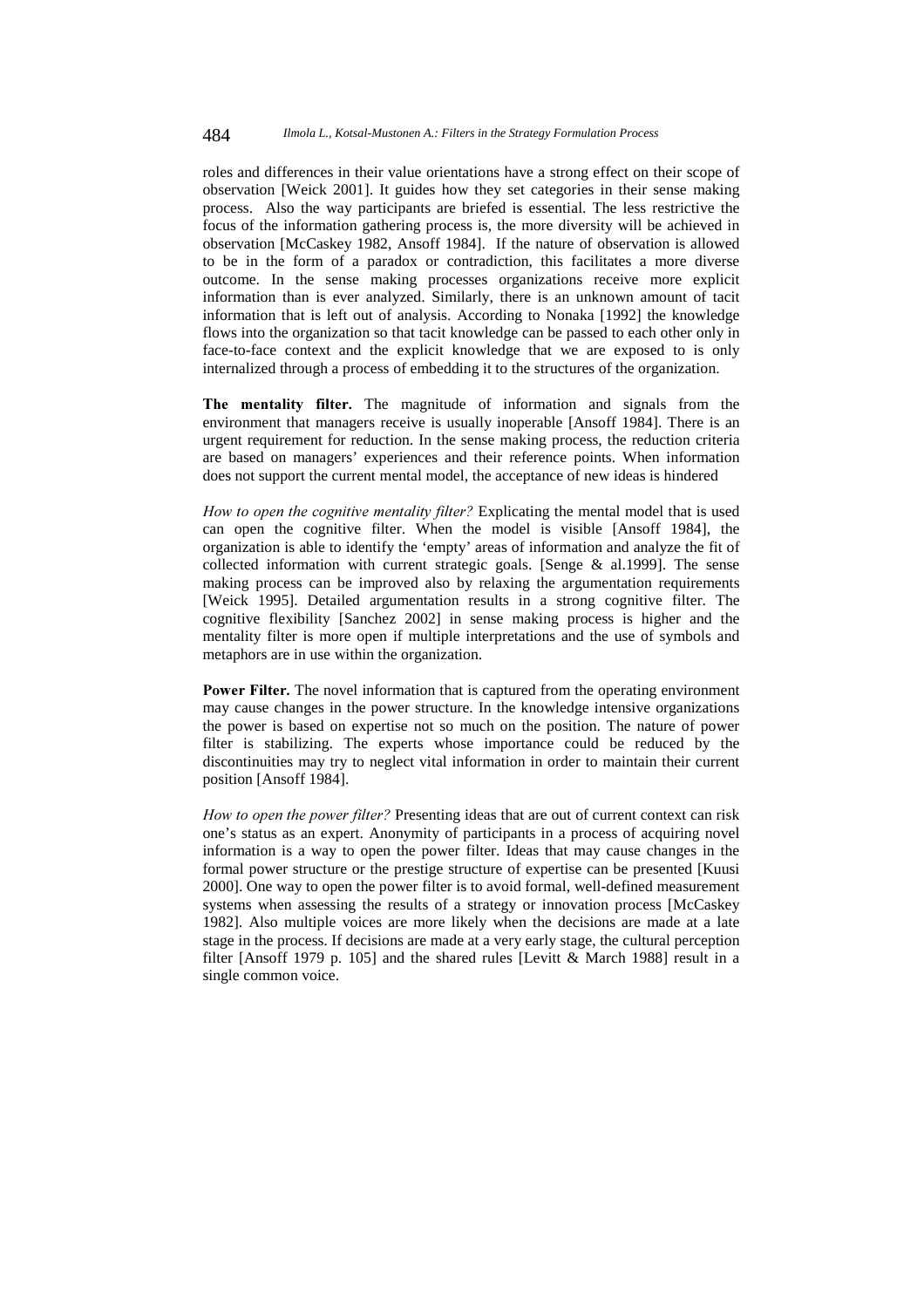## 4 A Tool for Signal Collection

We present a tool that is developed for those organizations that operate in complex turbulent environments where there is constant need for monitoring. The tool is designed to overcome most of the filters described in the previous chapters. It is important for the leaders in this kind of environment to identify potential discontinuities as early as possible, at the stage of weak signal that [Ansoff 1979]. The flexibility for change – and the capability to be the first mover in the market [Brown and Eisenhardt 1999] is essential competitive factor.

The logic of the tool is based on the theories presented above. It can be used via Internet in order to cover as a wide group of respondents as possible to gain novel insight. With this tool, multinational organizations have succeeded in opening filters both in strategy formulation processes and in product innovation.

The tool is used in three stages: collection, evaluation and analysis of weak signals.

1. Collection of signals with a minimal surveillance filter and power filter. The respondents are heterogeneous and anonymous. For the analysis, background variables are gathered. [See Fig. 2].

Each of the signals has to have a capability of arousal/interruption in the sensemaking process [Weick 1995].The input provider is explicating his/her thoughts as a narrative. Kuusi [2000] has analyzed different formats of weak signals or innovation ideas and has found out that a story format is able to carry meanings in the multi step sensemaking process. The tool has three different templates for signal collection. One for rational ideas accepted in our analytical cognitive models. The second one is for randomly chosen questions that have no direct links to the theme under investigation. The third one is used to trigger thinking and encourage the respondent to give up the analytical thinking with the help of 'distant thinking models'.

With 100 participants we can easily collect 500 signals of potential discontinuities or weak signals. With the tool we are challenging the traditional cognitive filter of strategy process, which is the group of experts or management team that has previously evaluated what is essential and what is not. The second challenge that the tool aims to overcome is the qualitative format of the signals. Efficient continuous monitoring requires quantitative material. The transformation is made in the next stage.

2. Signal evaluation. Respondents evaluate the data. The tool provides each respondent 30-40 randomly chosen signals for evaluation. The signals are authentic and the evaluator is able to read the narrative. No one has used his or her mentality filter for classifying, choosing or editing the material. The method of evaluation is a simple application of a cognitive map [Miles and Huberman 1994], where the respondent is asked to position the signals according to their relevance vis-s-vis the reflection point that is the theme of the survey [see Fig. 3]. Argumentation of one's own views is not required and thus the mentality filter stays open.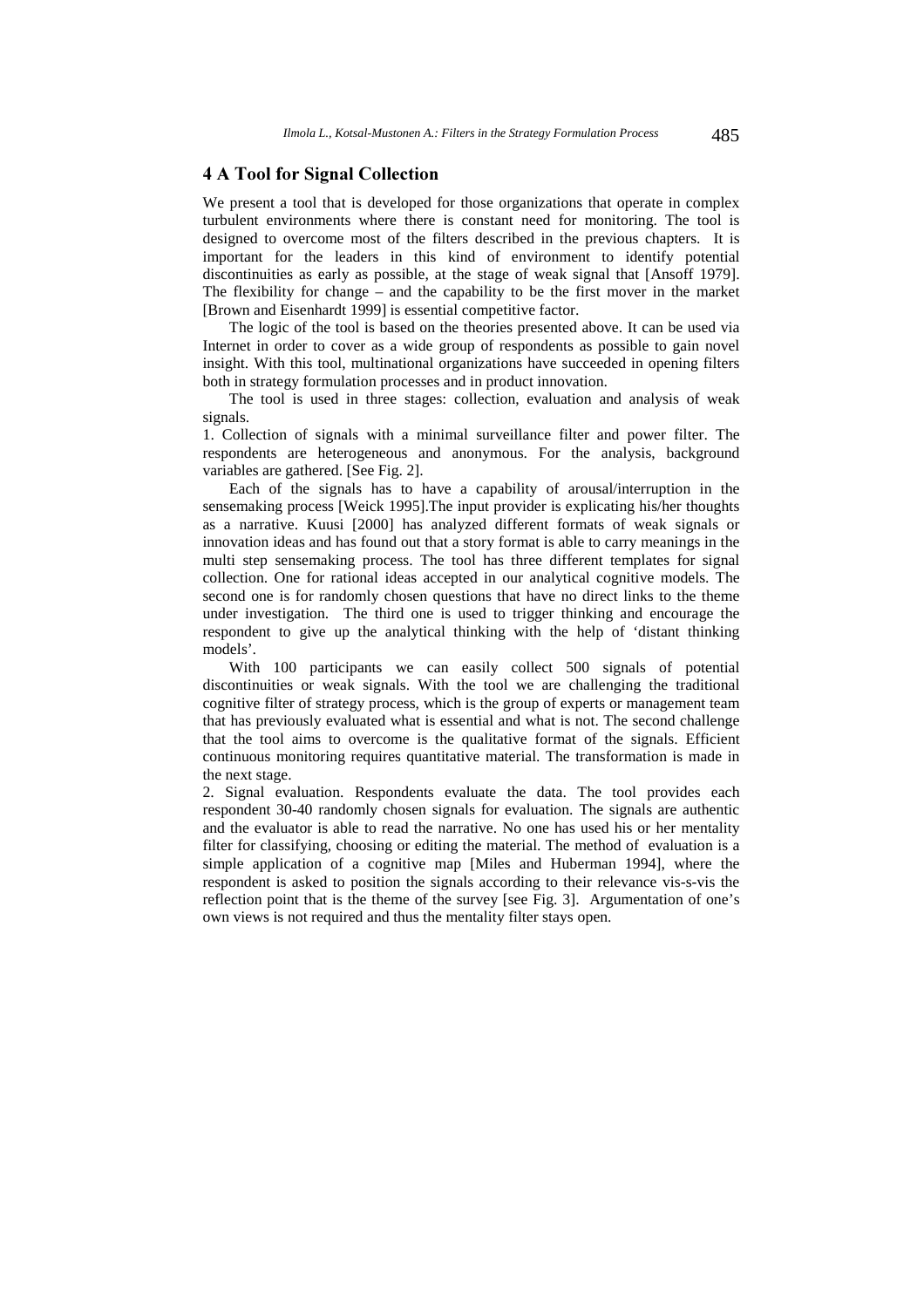

#### 486 *Ilmola L., Kotsal-Mustonen A.: Filters in the Strategy Formulation Process*

Figure 2: One of the input templates used in the signal collection stage

3. Analysis of evaluated signals. The reporting structure forces the analyzing group to overcome the mentality filter by explicating also such potential weak signals that do not fit within current mental model. In the context matrix [see Fig. 4] that is using Ansoff's [1984] classification of weak signals, the tool is explicating the mental model of the participants. Elaborating all cognitive maps with equal weights opens the power filter. The grid report [see Fig.5] is indicating the potential weak signals – those considered low in relevance and high in deviation i.e. some find them to be very important. The analyzing team is faced with signals that do not fit into their success model [Ansoff 1984]. When these potential weak signals are analyzed e.g. with Policy Delphi methods [Kuusi 2000], the cognitive filter of the team is opened temporarily and some of the potential discontinuities outside the current mental model are identified. Power filter is kept open by treating all signals equal as long as possible in the process.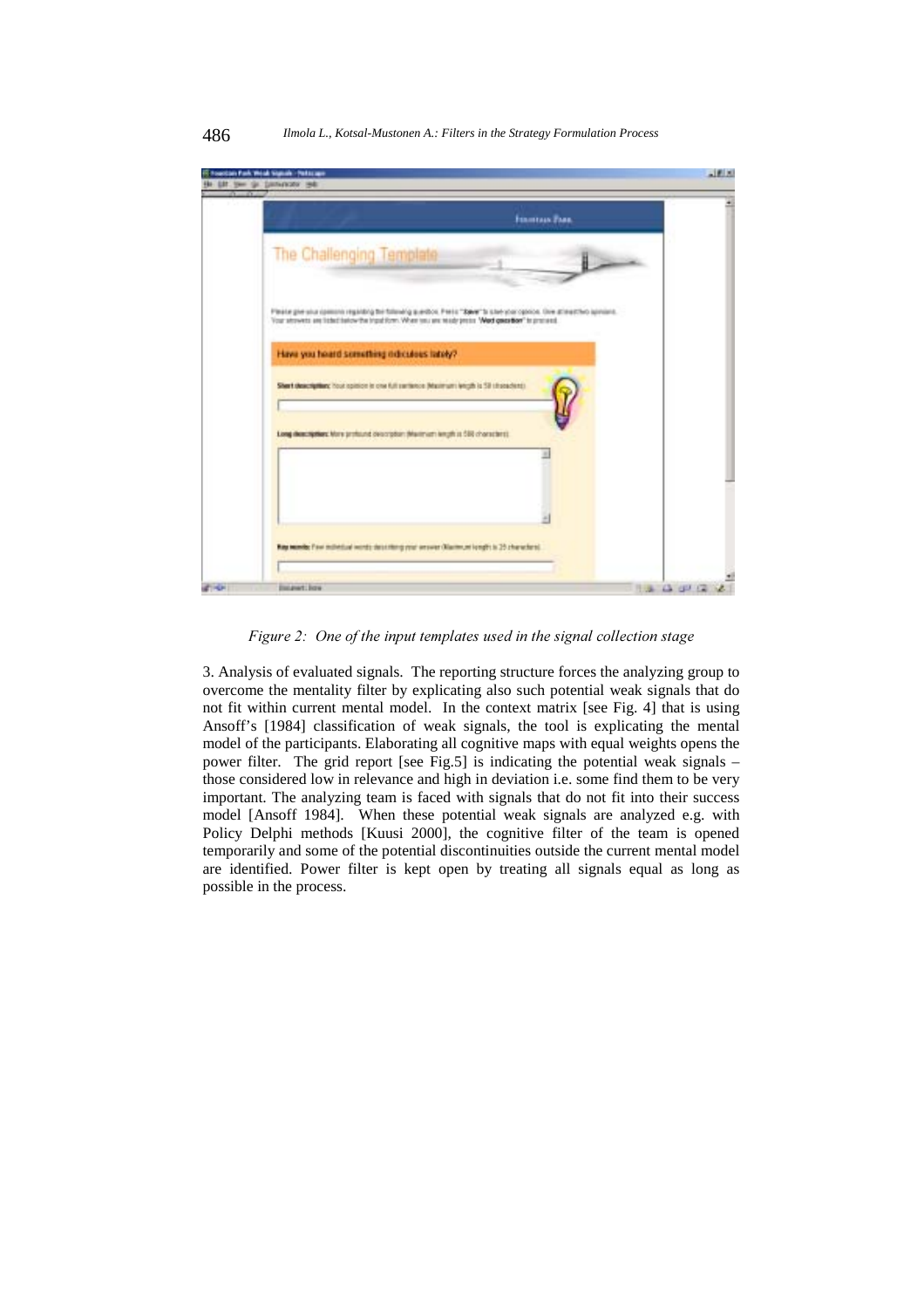

Figure 3: Cognitive map for evaluation of the relevance of signals



Figure 4: Content matrix that explicates the mental model of the analysis team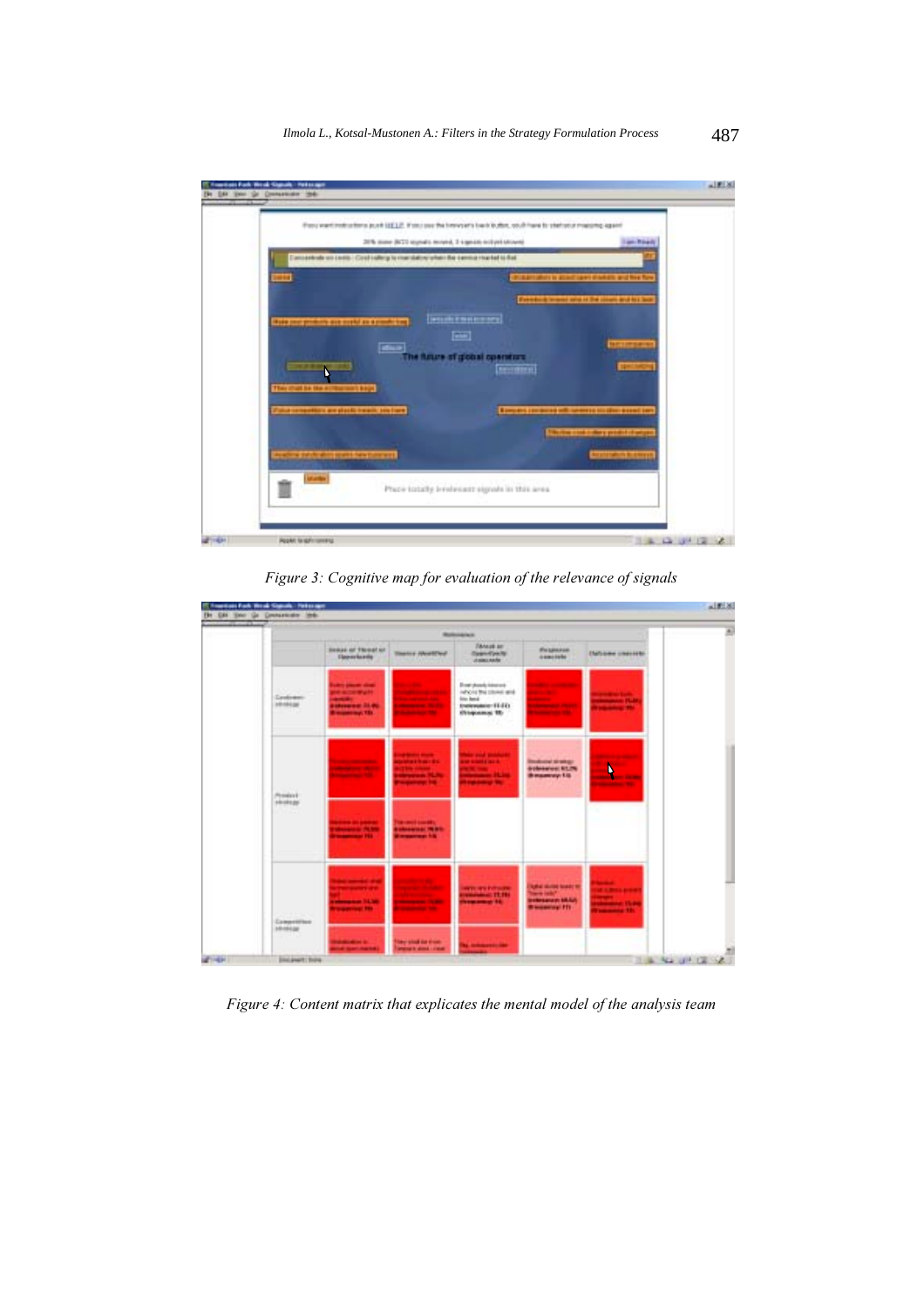| The Legrado Tweet been possed in a copyright a science is the relevance and concession<br>After this they have been an ongel to this question of the cycles. Signes is each quality we sorted to their                                       |                                                                                                                                                                                                               |
|----------------------------------------------------------------------------------------------------------------------------------------------------------------------------------------------------------------------------------------------|---------------------------------------------------------------------------------------------------------------------------------------------------------------------------------------------------------------|
| detance trusted large of the cycles.                                                                                                                                                                                                         |                                                                                                                                                                                                               |
|                                                                                                                                                                                                                                              |                                                                                                                                                                                                               |
| TOP ED High milestons, knowledgetters                                                                                                                                                                                                        | TOF 12 HgR = den wisch , high all-index).                                                                                                                                                                     |
| Local Delive of Alenda                                                                                                                                                                                                                       | Lient Beling at reason.                                                                                                                                                                                       |
| 1 Antwork<br>3. Instructors with right attitude<br>3. One of the strengthening saliers at the service par-<br>4 Millione Journey<br>5. Pleasiline apiech shot televisional and continues.<br>E. Leasals in his consenior Arealm and American | 1. Middle color provisions also continues a plastic dag.                                                                                                                                                      |
| TOP 10 Low insurance, too develop-<br>a<br>Louis Address of Joseph's<br>1 Addutuber is also special and fee for                                                                                                                              | TOF HE Low-Vehicles is, high decided<br>Lens Address of January<br><b>E.</b> gentlation<br>E. Etting<br>B. Intrasts papers<br>& June after licentena<br>8. Dieriglisch beinen eine zuller nihmt gest kreitent |
|                                                                                                                                                                                                                                              | . Diplot alleves legisly to "New yorls."<br>F. Electroliver shall give announced to reset tilts                                                                                                               |

Figure 5: The result grid that presents the weak signals

## 5 Conclusions

The application we presented has been created to overcome some of the barriers [filters] identified in monitoring processes of the operating environment. We presented theories that clarify the obstacles in the knowledge creation process of strategy formulation. We have combined two theories, sensemaking theory Karl Weick and strategy filter theory by Igor Ansoff.

One of the key issues for the top management for organizations operating in the turbulent environment is flexibility. When the organization is too stable the management should open the organizations sensemaking flow for change signals. That requires identifying and opening the filters described above. The openness of knowledge creation process is not a value as such but it is contingent to the situation of the company. On one hand there are occasions when the organization needs some stabilization, e.g. after an acquisition when the filters have to be managed (closed ) in the way that information flow will lead to a strong sensemaking process.

On the other hand when we are looking for weak signals for the formulation of a new strategy we need all the knowledge available within and outside the company in to the process for further evaluation. By understanding how the filters work as obstacles we have a chance to bypass them. The tool that we introduced is one way to try to bypass them especially in the process of unearthing weak signals.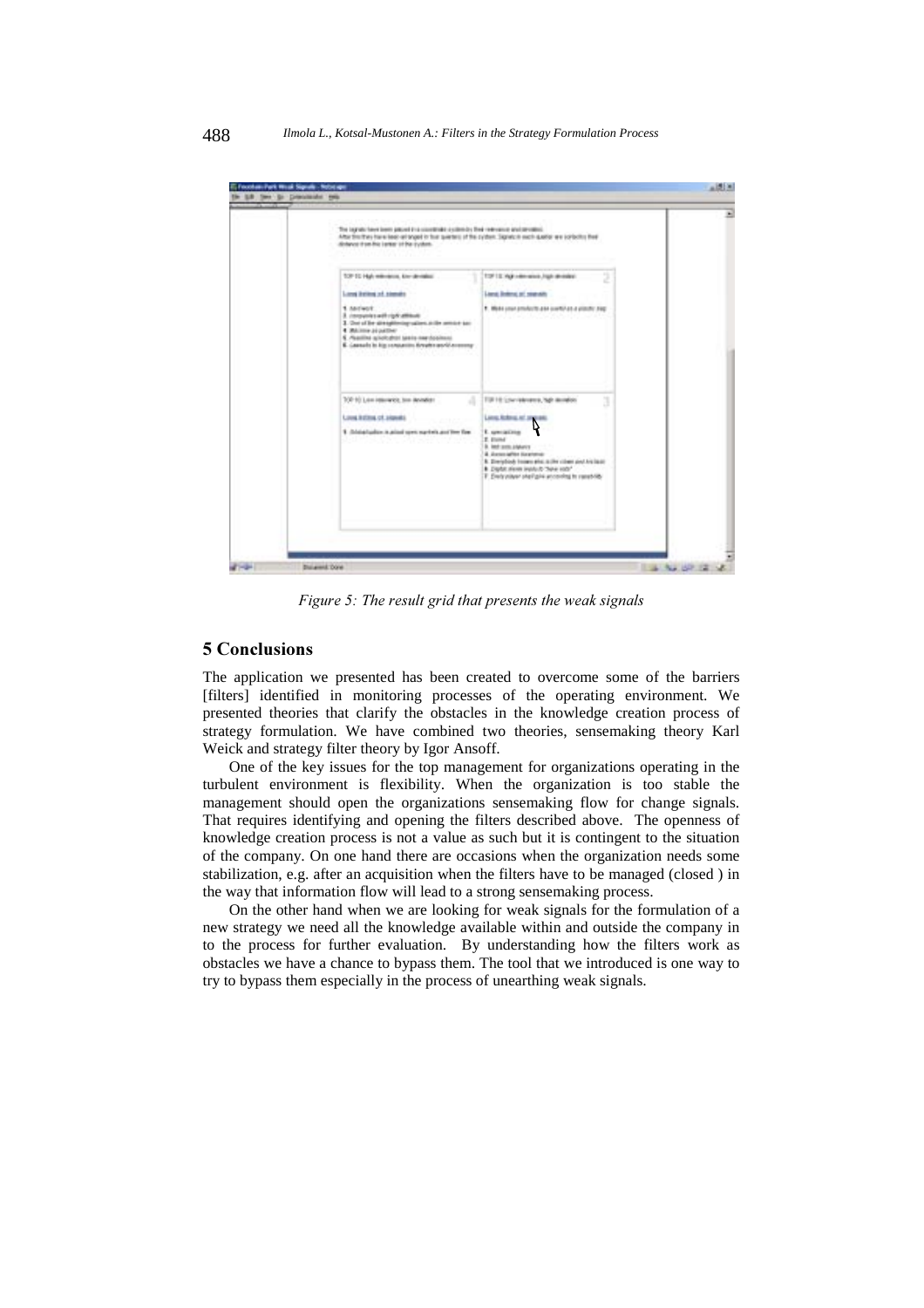#### **References**

[Abelson 1976] Abelson, R.: "Script processing in attitude formation and decision making", In: Cognition and Social Behavior, Eds. Carroll, J. S. & Payne, J. W. Erlbaum, Hillsdale, NJ, 1976.

[Ansoff 1979] Ansoff H. I.: "Strategic Management" Macmillan, London, 1979.

[Ansoff 1984] Ansoff, I.: 1984, "Implanting Strategic Management", Prentice Hall International, New Jersey, 1984.

[Bell 1997] Bell W. Foundations on Future Studies, Transactions Publishers, New Jersey, 1997.

[Bogner and Barr 2000] W. C. & Barr, P. S.: "Making Sense in Hypercompetitive Environments: A Cognitive Explanation of High Velocity Competition", Organization Science, Vol. 11, No. 2, March-April 2000, 212-226.

[Brown and Eisenhardt 1998] Brown, S. and Eisenhardt, K.: "Competing on the Edge: Strategy as Structured Chaos"; Harvard Business School Press. Boston, 1998.

[D'Aveni 1994] D´Aveni, R.: Hypercompetition: Managing the Dynamics of Strategic Maneuvering. Free Press. New York, 1994.

[Ericson 2001] Ericson, T.: Sensemaking in organizations – towards a conceptual framework for understanding strategic change, Scandinavian Journal of Management 2001: Mar, Vol 17:1, pp 109-131m Elsevier Science.

[Fiske and Taylor 1991] Fiske, S. and Taylor, S.: "Social Cognition". McGraw-Hill. New York [1991].

[Hendry 2000] Hendry, J.: Strategic decision making, discourse and strategy as social practice Journal of Management Studies 37:7 November 2000.

[De Juvenel 1967] De Juvenel B.: The Art of Conjecture, Basic Books, New York, 1967.

[Kuusi 2000] Kuusi, O.: Expertise in the Future use of Generic Technologies, Government Institute for Economic Research, Helsinki, 2000.

[Laroche 1995] Laroche, H. [1995] From decision to action in organizations decisionmaking as social representation *Organization Science 6:62-75*.

[Levitt and March 1988] Levitt B & March J.: Organizational Learning, Annual Reviews Sociol. 13, pp 319-340, 1988.

[McCaskey 1982] McCaskey M.B.; "The Executive Challenge, managing Change and Ambiguity" Pitman, Boston, 1982.